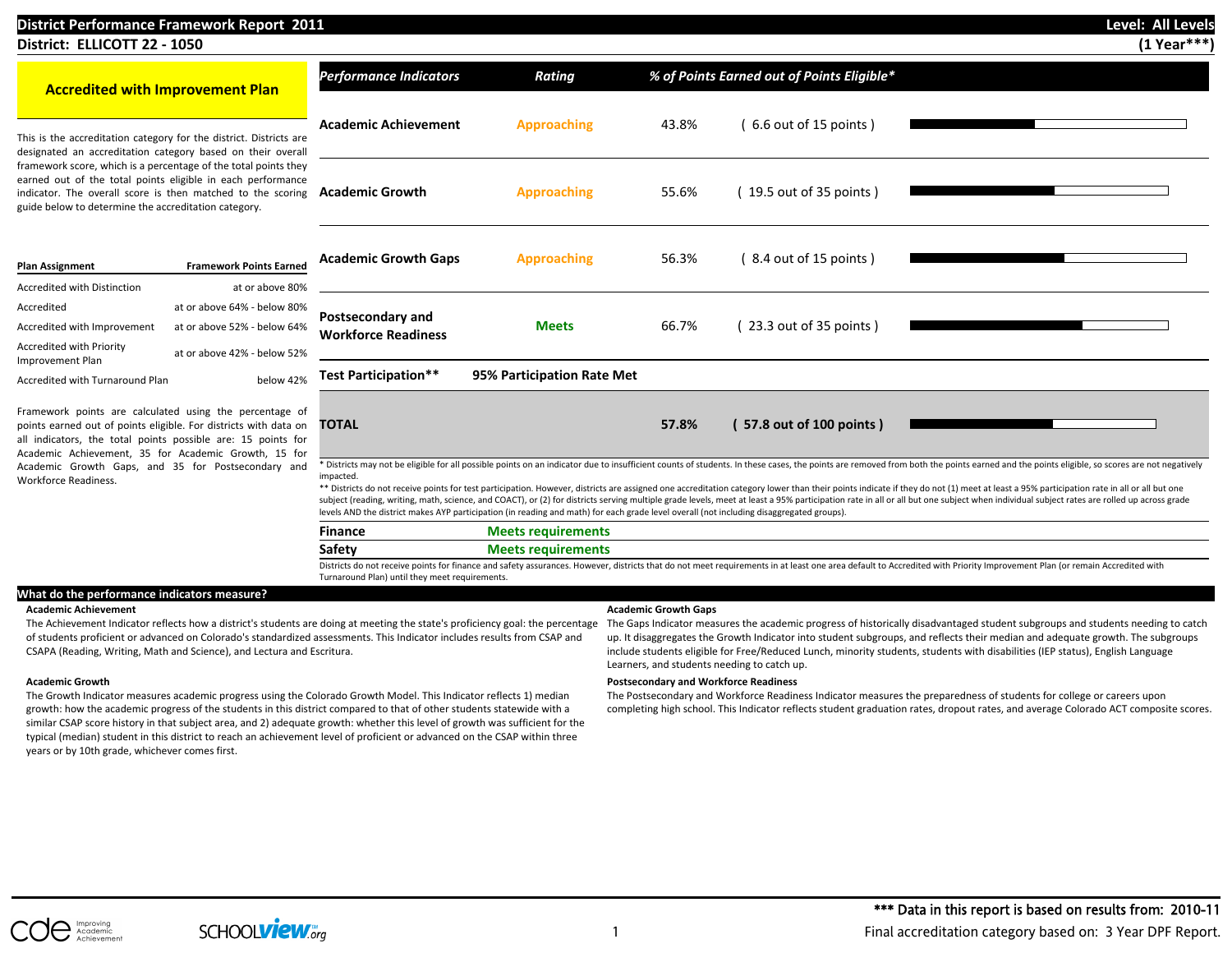# **Performance Indicators Level: Elementary School**

**District: ELLICOTT 22 - 1050** 

| ۰.<br>v |  |
|---------|--|
|         |  |

| Academic Achievement             | <b>Points Earned</b> | <b>Points Eligible</b> | % Points | <b>Rating</b>              | $\boldsymbol{N}$ | % Proficient/Advanced                              | <b>District's Percentile</b>                                |                                 |
|----------------------------------|----------------------|------------------------|----------|----------------------------|------------------|----------------------------------------------------|-------------------------------------------------------------|---------------------------------|
| Reading                          | $\mathbf{1}$         | $\boldsymbol{\Lambda}$ |          | <b>Does Not Meet</b>       | 203              | 56.6%                                              | $\mathbf{q}$                                                |                                 |
| <b>Mathematics</b>               | $\overline{2}$       | $\overline{a}$         |          | Approaching                | 203              | 63.6%                                              | 28                                                          |                                 |
| <b>Writing</b>                   | $\overline{2}$       | 4                      |          | Approaching                | 202              | 41.1%                                              | 18                                                          |                                 |
| <b>Science</b>                   | $\overline{2}$       | 4                      |          | Approaching                | 72               | 31.9%                                              | 17                                                          |                                 |
| Total                            | $\overline{7}$       | 16                     | 43.8%    | Approaching                |                  |                                                    |                                                             |                                 |
| Academic Growth                  | <b>Points Earned</b> | <b>Points Eligible</b> | % Points | <b>Rating</b>              | $\boldsymbol{N}$ |                                                    | Median Growth Percentile Median Adequate Growth Percentile  | <b>Made Adequate</b><br>Growth? |
| Reading                          | 1                    | 4                      |          | <b>Does Not Meet</b>       | 122              | 36                                                 | 46                                                          | <b>No</b>                       |
| <b>Mathematics</b>               | $\overline{2}$       | 4                      |          | Approaching                | 121              | 51                                                 | 57                                                          | <b>No</b>                       |
| Writing                          | 1                    | 4                      |          | <b>Does Not Meet</b>       | 121              | 39                                                 | 49                                                          | No                              |
| Total                            | 4                    | 12                     | 33.3%    | <b>Does Not Meet</b>       |                  |                                                    |                                                             |                                 |
| <b>Academic Growth Gaps</b>      | <b>Points Earned</b> | <b>Points Eligible</b> | % Points | Rating                     | Subgroup         | <b>Subgroup Median Growth</b><br><b>Percentile</b> | <b>Subgroup Median Adequate</b><br><b>Growth Percentile</b> | <b>Made Adequate</b><br>Growth? |
| Reading                          | 4                    | 16                     | 25%      | <b>Does Not Meet</b>       |                  |                                                    |                                                             |                                 |
| Free/Reduced Lunch Eligible      | $\mathbf{1}$         | 4                      |          | <b>Does Not Meet</b>       | 91               | 33                                                 | 50                                                          | No                              |
| <b>Minority Students</b>         | $\mathbf{1}$         | $\overline{4}$         |          | <b>Does Not Meet</b>       | 43               | 36                                                 | 54                                                          | No                              |
| <b>Students w/ Disabilities</b>  | $\mathbf 0$          | $\mathbf 0$            |          |                            | N <sub>20</sub>  | $\overline{\phantom{a}}$                           |                                                             |                                 |
| <b>English Language Learners</b> | $\mathbf{1}$         | $\overline{4}$         |          | <b>Does Not Meet</b>       | 20               | 28                                                 | 65                                                          | <b>No</b>                       |
| Students needing to catch up     | $\mathbf{1}$         | 4                      |          | <b>Does Not Meet</b>       | 59               | 30                                                 | 66                                                          | No                              |
| <b>Mathematics</b>               | 12                   | 16                     | 75%      | <b>Meets</b>               |                  |                                                    |                                                             |                                 |
| Free/Reduced Lunch Eligible      | $\overline{2}$       | $\overline{4}$         |          | Approaching                | 91               | 50                                                 | 61                                                          | No                              |
| <b>Minority Students</b>         | $\overline{4}$       | $\overline{4}$         |          | <b>Exceeds</b>             | 43               | 68                                                 | 65                                                          | Yes                             |
| <b>Students w/ Disabilities</b>  | $\mathbf 0$          | $\mathbf 0$            |          | $\sim$                     | N < 20           | $\sim$                                             | $\sim$                                                      | $\sim$                          |
| <b>English Language Learners</b> | $\overline{4}$       | $\overline{a}$         |          | <b>Exceeds</b>             | 20               | 75                                                 | 73                                                          | Yes                             |
| Students needing to catch up     | $\overline{2}$       | $\overline{a}$         |          | Approaching                | 49               | 50                                                 | 76                                                          | <b>No</b>                       |
| <b>Writing</b>                   | 5                    | 16                     | 31.3%    | <b>Does Not Meet</b>       |                  |                                                    |                                                             |                                 |
| Free/Reduced Lunch Eligible      | $\mathbf{1}$         | 4                      |          | <b>Does Not Meet</b>       | 91               | 35                                                 | 52                                                          | No                              |
| <b>Minority Students</b>         | $\mathbf{1}$         | 4                      |          | <b>Does Not Meet</b>       | 43               | 34                                                 | 58                                                          | No                              |
| Students w/ Disabilities         | $\mathbf 0$          | $\mathbf 0$            |          |                            | N <sub>20</sub>  | $\sim$                                             |                                                             |                                 |
| <b>English Language Learners</b> | $\mathbf{1}$         | $\overline{a}$         |          | <b>Does Not Meet</b>       | 20               | 18                                                 | 61                                                          | No                              |
| Students needing to catch up     | $\overline{2}$       | 4                      |          | Approaching                | 82               | 42                                                 | 59                                                          | No                              |
| Total                            | 21                   | 48                     | 43.8%    | Approaching                |                  |                                                    |                                                             |                                 |
| <b>Test Participation</b>        | % of Students Tested |                        |          | <b>Rating</b>              |                  | <b>Students Tested</b>                             | <b>Total Students</b>                                       |                                 |
| Reading                          | 99.6%                |                        |          | 95% Participation Rate Met |                  | 219                                                | 220                                                         |                                 |
| <b>Mathematics</b>               | 100.0%               |                        |          | 95% Participation Rate Met |                  | 219                                                | 219                                                         |                                 |
| <b>Writing</b>                   | 99.5%                |                        |          | 95% Participation Rate Met |                  | 218                                                | 219                                                         |                                 |
| <b>Science</b>                   | 100.0%               |                        |          | 95% Participation Rate Met |                  | 75                                                 | 75                                                          |                                 |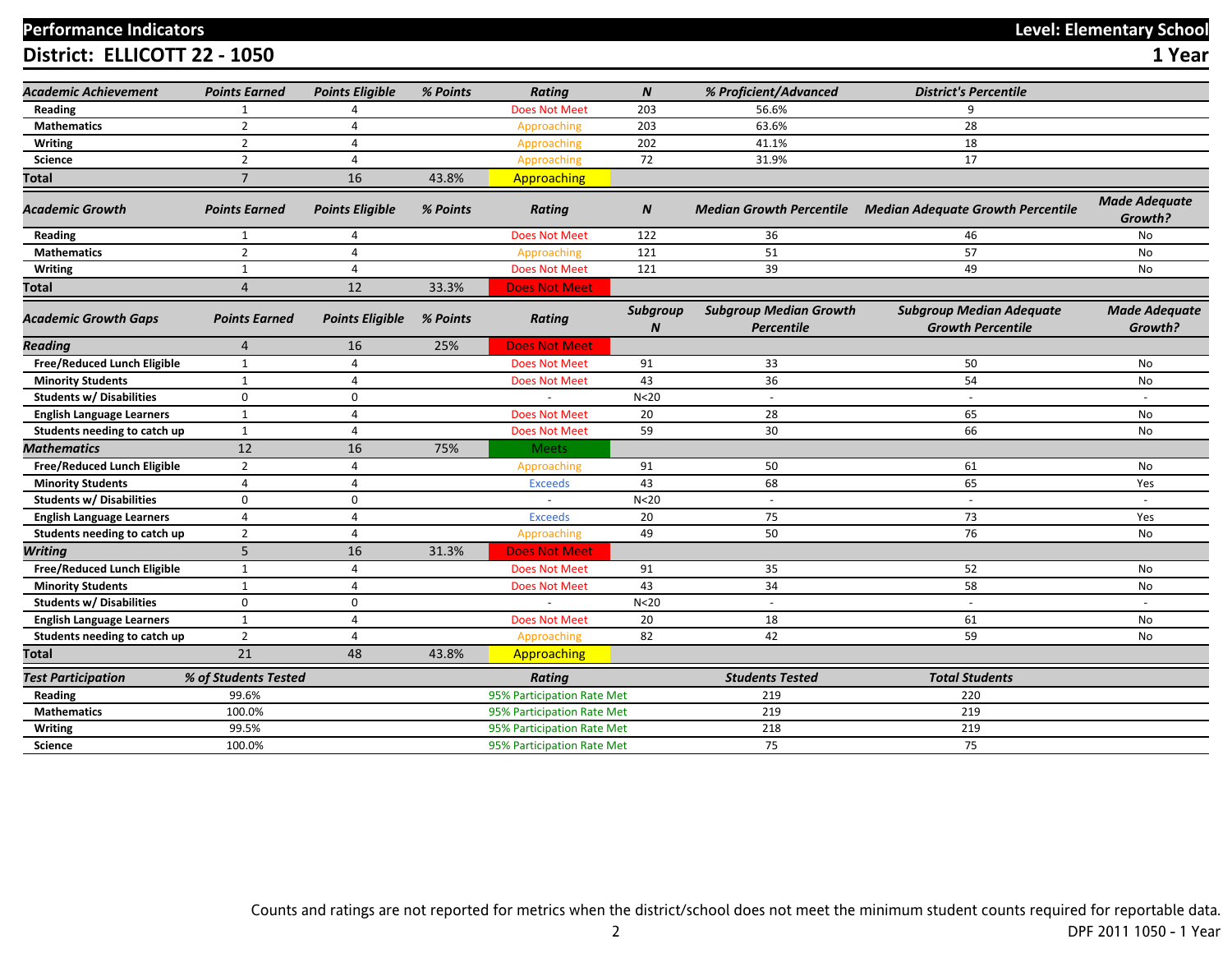# **Performance Indicators Level: Middle School**

**District: ELLICOTT 22 - 1050 1 Year**

| <b>Academic Achievement</b>        | <b>Points Earned</b> | <b>Points Eligible</b> | % Points | <b>Rating</b>              | $\boldsymbol{N}$             | % Proficient/Advanced                       | <b>District's Percentile</b>                                |                                 |
|------------------------------------|----------------------|------------------------|----------|----------------------------|------------------------------|---------------------------------------------|-------------------------------------------------------------|---------------------------------|
| Reading                            | 1                    | Δ                      |          | <b>Does Not Meet</b>       | 214                          | 51.9%                                       | 8                                                           |                                 |
| <b>Mathematics</b>                 | $\overline{2}$       | 4                      |          | Approaching                | 214                          | 42.1%                                       | 30                                                          |                                 |
| <b>Writing</b>                     | $\mathbf{1}$         | 4                      |          | <b>Does Not Meet</b>       | 214                          | 40.6%                                       | 12                                                          |                                 |
| Science                            | $\overline{2}$       | 4                      |          | Approaching                | 70                           | 41.4%                                       | 36                                                          |                                 |
| Total                              | 6                    | 16                     | 37.5%    | Approaching                |                              |                                             |                                                             |                                 |
| Academic Growth                    | <b>Points Earned</b> | <b>Points Eligible</b> | % Points | <b>Rating</b>              | $\boldsymbol{N}$             | <b>Median Growth Percentile</b>             | <b>Median Adequate Growth Percentile</b>                    | <b>Made Adequate</b><br>Growth? |
| Reading                            | $\overline{2}$       | 4                      |          | Approaching                | 181                          | 44                                          | 44                                                          | Yes                             |
| <b>Mathematics</b>                 | 3                    | 4                      |          | <b>Meets</b>               | 180                          | 56                                          | 78                                                          | No                              |
| Writing                            | $\overline{2}$       | 4                      |          | Approaching                | 181                          | 41                                          | 61                                                          | No                              |
| Total                              | $\overline{7}$       | 12                     | 58.3%    | Approaching                |                              |                                             |                                                             |                                 |
| <b>Academic Growth Gaps</b>        | <b>Points Earned</b> | <b>Points Eligible</b> | % Points | <b>Rating</b>              | Subgroup<br>$\boldsymbol{N}$ | <b>Subgroup Median Growth</b><br>Percentile | <b>Subgroup Median Adequate</b><br><b>Growth Percentile</b> | <b>Made Adequate</b><br>Growth? |
| Reading                            | 10                   | 20                     | 50%      | Approaching                |                              |                                             |                                                             |                                 |
| Free/Reduced Lunch Eligible        | $\overline{2}$       | $\overline{4}$         |          | Approaching                | 115                          | 45                                          | 52                                                          | No                              |
| <b>Minority Students</b>           | $\overline{2}$       | 4                      |          | Approaching                | 57                           | 41                                          | 57                                                          | No                              |
| <b>Students w/ Disabilities</b>    | $\overline{2}$       | 4                      |          | Approaching                | 21                           | 41                                          | 90                                                          | No                              |
| <b>English Language Learners</b>   | $\overline{2}$       | $\overline{4}$         |          | Approaching                | 22                           | 44                                          | 74                                                          | No                              |
| Students needing to catch up       | $\overline{2}$       | 4                      |          | Approaching                | 79                           | 44                                          | 74                                                          | No                              |
| Mathematics                        | 14                   | 20                     | 70%      | <b>Meets</b>               |                              |                                             |                                                             |                                 |
| Free/Reduced Lunch Eligible        | $\overline{3}$       | 4                      |          | <b>Meets</b>               | 114                          | 58                                          | 80                                                          | No                              |
| <b>Minority Students</b>           | $\overline{3}$       | 4                      |          | <b>Meets</b>               | 57                           | 65                                          | 83                                                          | No                              |
| <b>Students w/ Disabilities</b>    | $\mathbf{1}$         | $\overline{a}$         |          | <b>Does Not Meet</b>       | 21                           | 39                                          | 97                                                          | No                              |
| <b>English Language Learners</b>   | $\overline{4}$       | $\overline{4}$         |          | <b>Exceeds</b>             | 22                           | 71                                          | 88                                                          | No                              |
| Students needing to catch up       | $\overline{3}$       | 4                      |          | <b>Meets</b>               | 95                           | 61                                          | 94                                                          | No                              |
| <b>Writing</b>                     | 6                    | 20                     | 30%      | <b>Does Not Meet</b>       |                              |                                             |                                                             |                                 |
| <b>Free/Reduced Lunch Eligible</b> | $\mathbf{1}$         | $\overline{a}$         |          | <b>Does Not Meet</b>       | 115                          | 38                                          | 69                                                          | No                              |
| <b>Minority Students</b>           | $\mathbf{1}$         | $\overline{a}$         |          | <b>Does Not Meet</b>       | 57                           | 36                                          | 76                                                          | No                              |
| <b>Students w/ Disabilities</b>    | $\mathbf{1}$         | 4                      |          | <b>Does Not Meet</b>       | 21                           | 27                                          | 90                                                          | No                              |
| <b>English Language Learners</b>   | $\mathbf{1}$         | $\overline{4}$         |          | Does Not Meet              | 22                           | 34                                          | 87                                                          | No                              |
| Students needing to catch up       | $\overline{2}$       | 4                      |          | Approaching                | 106                          | 42                                          | 85                                                          | No                              |
| Total                              | 30                   | 60                     | 50%      | Approaching                |                              |                                             |                                                             |                                 |
| <b>Test Participation</b>          | % of Students Tested |                        |          | <b>Rating</b>              |                              | <b>Students Tested</b>                      | <b>Total Students</b>                                       |                                 |
| Reading                            | 99.5%                |                        |          | 95% Participation Rate Met |                              | 214                                         | 215                                                         |                                 |
| <b>Mathematics</b>                 | 99.5%                |                        |          | 95% Participation Rate Met |                              | 214                                         | 215                                                         |                                 |
| Writing                            | 99.5%                |                        |          | 95% Participation Rate Met |                              | 214                                         | 215                                                         |                                 |
| <b>Science</b>                     | 100.0%               |                        |          | 95% Participation Rate Met |                              | 70                                          | 70                                                          |                                 |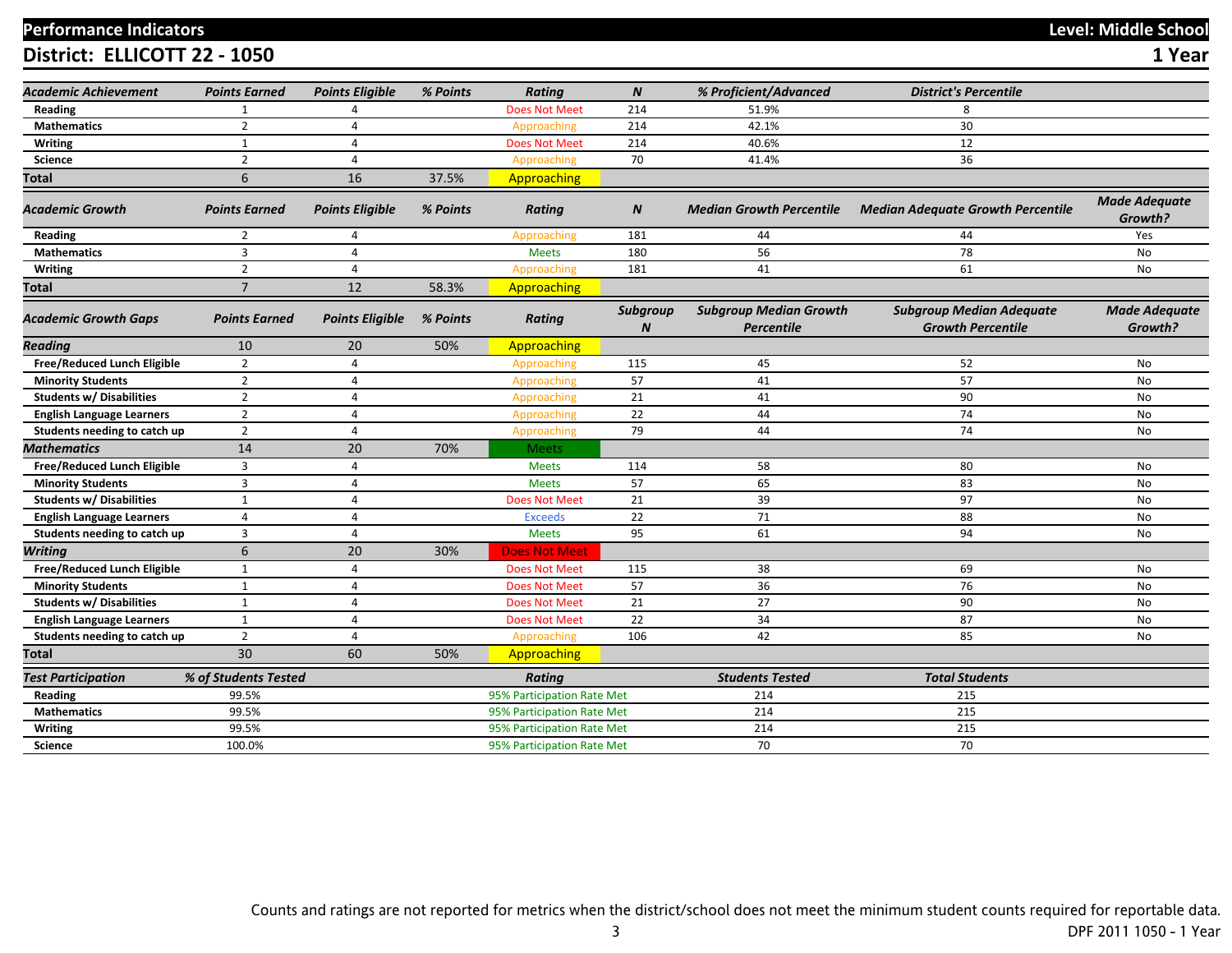# **Performance Indicators Level: High School**

**District: ELLICOTT 22 - 1050 1 Year**

|                                       |                                  |                        |          |                            | $\boldsymbol{N}$             |                                                    | <b>District's Percentile</b>                                |                                 |
|---------------------------------------|----------------------------------|------------------------|----------|----------------------------|------------------------------|----------------------------------------------------|-------------------------------------------------------------|---------------------------------|
| <b>Academic Achievement</b>           | <b>Points Earned</b>             | <b>Points Eligible</b> | % Points | <b>Rating</b>              |                              | % Proficient/Advanced                              |                                                             |                                 |
| Reading                               | $\overline{2}$                   | 4                      |          | Approaching                | 135                          | 68.2%                                              | 42                                                          |                                 |
| <b>Mathematics</b>                    | $\overline{2}$<br>$\overline{2}$ | $\overline{4}$         |          | Approaching                | 135                          | 25.2%                                              | 32                                                          |                                 |
| <b>Writing</b>                        |                                  | $\overline{4}$         |          | Approaching                | 135                          | 47.4%                                              | 46                                                          |                                 |
| <b>Science</b>                        | $\overline{2}$                   | 4                      |          | Approaching                | 68                           | 44.1%                                              | 37                                                          |                                 |
| Total                                 | $\,8\,$                          | 16                     | 50%      | Approaching                |                              |                                                    |                                                             |                                 |
| <b>Academic Growth</b>                | <b>Points Earned</b>             | <b>Points Eligible</b> | % Points | <b>Rating</b>              | $\boldsymbol{N}$             | <b>Median Growth Percentile</b>                    | <b>Median Adequate Growth</b><br><b>Percentile</b>          | <b>Made Adequate</b><br>Growth? |
| Reading                               | 3                                | $\overline{4}$         |          | <b>Meets</b>               | 124                          | 55                                                 | 29                                                          | Yes                             |
| <b>Mathematics</b>                    | $\overline{\mathbf{3}}$          | $\overline{4}$         |          | <b>Meets</b>               | 123                          | 64                                                 | 97                                                          | No                              |
| <b>Writing</b>                        | $\overline{3}$                   | $\overline{4}$         |          | <b>Meets</b>               | 124                          | 60                                                 | 71                                                          | No                              |
| Total                                 | 9                                | 12                     | 75%      | <b>Meets</b>               |                              |                                                    |                                                             |                                 |
| <b>Academic Growth Gaps</b>           | <b>Points Earned</b>             | <b>Points Eligible</b> | % Points | <b>Rating</b>              | Subgroup<br>$\boldsymbol{N}$ | <b>Subgroup Median</b><br><b>Growth Percentile</b> | <b>Subgroup Median Adequate</b><br><b>Growth Percentile</b> | <b>Made Adequate</b><br>Growth? |
| Reading                               | 11                               | 12                     | 91.7%    | <b>Exceeds</b>             |                              |                                                    |                                                             |                                 |
| Free/Reduced Lunch Eligible           | $\overline{4}$                   | $\overline{4}$         |          | <b>Exceeds</b>             | 74                           | 60                                                 | 40                                                          | Yes                             |
| <b>Minority Students</b>              | $\overline{4}$                   | 4                      |          | <b>Exceeds</b>             | 31                           | 64                                                 | 55                                                          | Yes                             |
| <b>Students w/ Disabilities</b>       | $\mathbf 0$                      | $\boldsymbol{0}$       |          | $\sim$                     | N < 20                       | $\sim$                                             | $\omega$                                                    | $\sim$                          |
| <b>English Language Learners</b>      | $\mathbf 0$                      | $\mathbf 0$            |          | $\blacksquare$             | N <sub>20</sub>              | $\sim$                                             | $\blacksquare$                                              |                                 |
| Students needing to catch up          | $\overline{3}$                   | $\overline{4}$         |          | <b>Meets</b>               | 41                           | 66                                                 | 91                                                          | No                              |
| <b>Mathematics</b>                    | 9                                | 12                     | 75%      | <b>Meets</b>               |                              |                                                    |                                                             |                                 |
| Free/Reduced Lunch Eligible           | $\overline{3}$                   | $\overline{4}$         |          | <b>Meets</b>               | 73                           | 64                                                 | 98                                                          | <b>No</b>                       |
| <b>Minority Students</b>              | $\overline{3}$                   | $\overline{4}$         |          | <b>Meets</b>               | 31                           | 66                                                 | 99                                                          | <b>No</b>                       |
| <b>Students w/ Disabilities</b>       | $\mathbf 0$                      | 0                      |          | $\sim$                     | N < 20                       | $\sim$                                             | $\omega$                                                    | $\sim$                          |
| <b>English Language Learners</b>      | $\mathbf 0$                      | $\mathbf 0$            |          | $\sim$                     | N < 20                       | $\sim$                                             | $\sim$                                                      | $\sim$                          |
| Students needing to catch up          | $\overline{3}$                   | 4                      |          | <b>Meets</b>               | 83                           | 64                                                 | 99                                                          | No                              |
| Writing                               | 10                               | 12                     | 83.3%    | <b>Meets</b>               |                              |                                                    |                                                             |                                 |
| Free/Reduced Lunch Eligible           | $\overline{3}$                   | $\overline{4}$         |          | <b>Meets</b>               | 74                           | 62                                                 | 74                                                          | No                              |
| <b>Minority Students</b>              | $\overline{4}$                   | $\overline{4}$         |          | <b>Exceeds</b>             | 31                           | $71\,$                                             | 83                                                          | No                              |
| <b>Students w/ Disabilities</b>       | $\mathbf 0$                      | 0                      |          | $\sim$                     | N < 20                       | $\sim$                                             | $\sim$                                                      |                                 |
| <b>English Language Learners</b>      | $\mathbf 0$                      | $\mathbf 0$            |          |                            | N <sub>20</sub>              |                                                    |                                                             |                                 |
| Students needing to catch up          | $\overline{\mathbf{3}}$          | 4                      |          | <b>Meets</b>               | 72                           | 64                                                 | 91                                                          | No                              |
| Total                                 | 30                               | 36                     | 83.3%    | <b>Meets</b>               |                              |                                                    |                                                             |                                 |
| Postsecondary and Workforce Readiness | <b>Points Earned</b>             | <b>Points Eligible</b> | % Points | Rating                     | $\boldsymbol{N}$             | Rate/Score                                         | <b>Minimum State Expectation</b>                            |                                 |
| Graduation Rate: 4yr/5yr/6yr/7yr      | 3                                | 4                      |          | <b>Meets</b>               | 56/55/78/65                  | 82.1/81.8/78.2/86.2%                               | 80%                                                         |                                 |
| <b>Dropout Rate</b>                   | $\overline{3}$                   | $\overline{4}$         |          | <b>Meets</b>               | 518                          | 1.2%                                               | At/below state average                                      |                                 |
| <b>Colorado ACT Composite</b>         | $\overline{2}$                   | $\overline{4}$         |          | Approaching                | 57                           | 17.4                                               | Above state average                                         |                                 |
| Total                                 | 8                                | 12                     | 66.7%    | <b>Meets</b>               |                              |                                                    |                                                             |                                 |
| <b>Test Participation</b>             | % of Students Tested             |                        |          | Rating                     |                              | <b>Students Tested</b>                             | <b>Total Students</b>                                       |                                 |
| Reading                               | 100.0%                           |                        |          | 95% Participation Rate Met |                              | 135                                                | 135                                                         |                                 |
| <b>Mathematics</b>                    | 100.0%                           |                        |          | 95% Participation Rate Met |                              | 135                                                | 135                                                         |                                 |
| <b>Writing</b>                        | 100.0%                           |                        |          | 95% Participation Rate Met |                              | 135                                                | 135                                                         |                                 |
| Science                               | 100.0%                           |                        |          | 95% Participation Rate Met |                              | 68                                                 | 68                                                          |                                 |
| <b>Colorado ACT</b>                   | 98.3%                            |                        |          | 95% Participation Rate Met |                              | 57                                                 | 58                                                          |                                 |

Counts and ratings are not reported for metrics when the district/school does not meet the minimum student counts required for reportable data.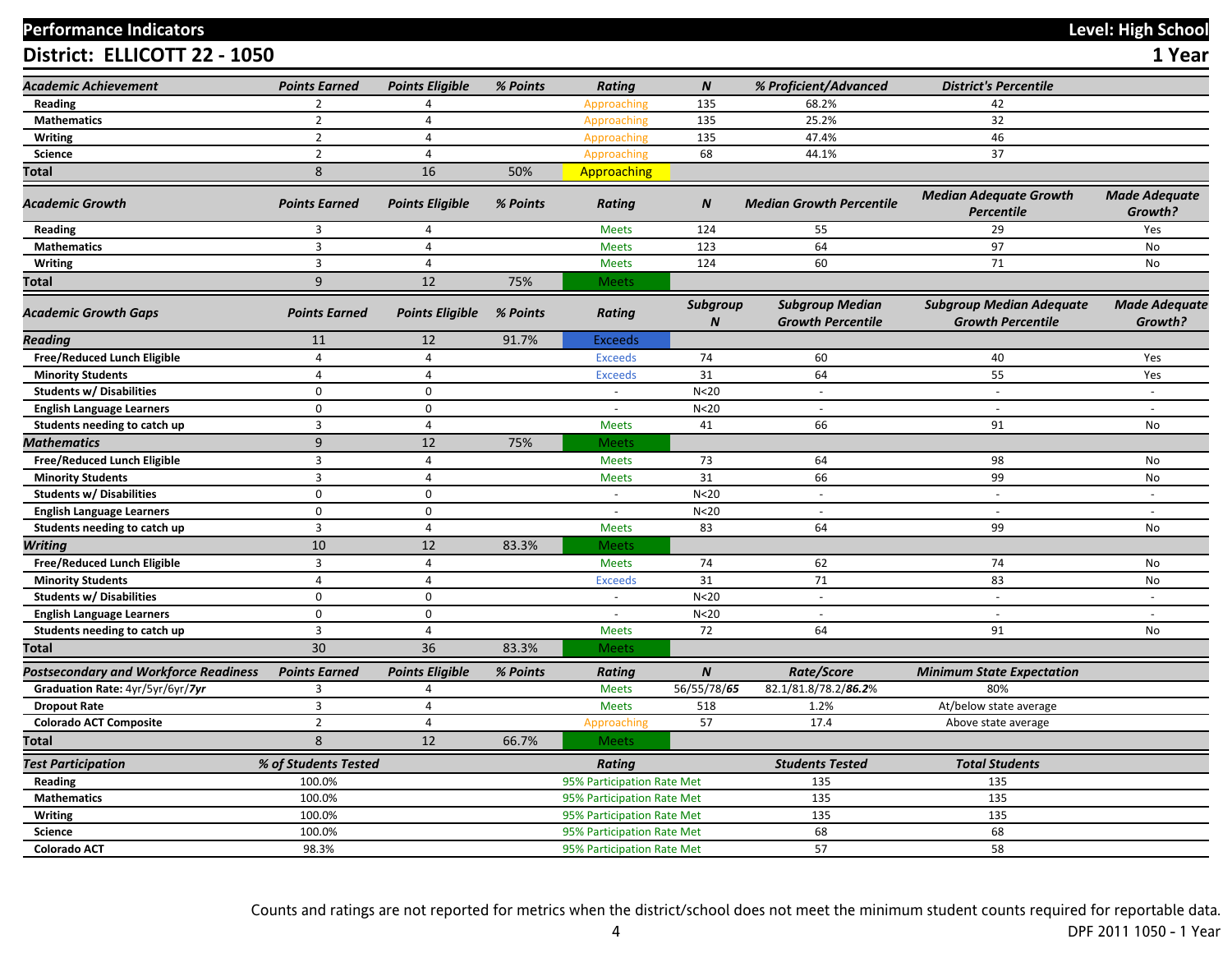| <b>Scoring Guide 2011</b>                | Scoring Guide for Performance Indicators on the District Performance Framework Report                                                                  |                      |                                                                                                    |                               |                    |                       | Level: All Levels           |  |  |
|------------------------------------------|--------------------------------------------------------------------------------------------------------------------------------------------------------|----------------------|----------------------------------------------------------------------------------------------------|-------------------------------|--------------------|-----------------------|-----------------------------|--|--|
| Performance Indicator Scoring Guide      |                                                                                                                                                        |                      |                                                                                                    | Rating                        | <b>Point Value</b> | <b>Total Possible</b> | <b>Framework Points</b>     |  |  |
|                                          | The district's percentage of students scoring proficient or advanced was:                                                                              |                      |                                                                                                    |                               |                    |                       |                             |  |  |
|                                          | • at or above the 90th percentile of all districts using 2010 (1-year DPF) or 2008-10 baseline (3-year DPF).                                           |                      |                                                                                                    | <b>Exceeds</b>                | 4                  | 16                    |                             |  |  |
| Academic                                 | . below the 90th percentile but at or above the 50th percentile of all districts using 2010 (1-year DPF) or 2008-10 baseline (3-year DPF).             |                      |                                                                                                    | <b>Meets</b>                  | 3                  | (4 for each           | 15                          |  |  |
| <b>Achievement</b>                       | • below the 50th percentile but at or above the 15th percentile of all districts using 2010 (1-year DPF) or 2008-10 baseline (3-year DPF)              |                      |                                                                                                    | Approaching                   | $\overline{2}$     | content area)         |                             |  |  |
|                                          | • below the 15th percentile of all districts using 2010 (1-year DPF) or 2008-10 baseline (3-year DPF).                                                 | $\mathbf{1}$         |                                                                                                    |                               |                    |                       |                             |  |  |
|                                          | If the districtmeets the median adequate student growth percentile and its median student growth percentile was:                                       |                      |                                                                                                    |                               |                    |                       |                             |  |  |
|                                          | • at or above 60.                                                                                                                                      |                      |                                                                                                    | <b>Exceeds</b>                | 4                  |                       |                             |  |  |
|                                          | . below 60 but at or above 45.                                                                                                                         |                      |                                                                                                    | <b>Meets</b>                  | $\overline{3}$     |                       |                             |  |  |
|                                          | • below 45 but at or above 30.                                                                                                                         |                      |                                                                                                    | Approaching                   | $\overline{2}$     | 12                    |                             |  |  |
| Academic                                 | $\bullet$ below 30.                                                                                                                                    |                      |                                                                                                    | Does Not Mee                  | 1                  | (4 for each           | 35                          |  |  |
| Growth                                   | If the district does not meet the median adequate student growth percentile and its median student growth percentile was:                              |                      |                                                                                                    |                               |                    | content area)         |                             |  |  |
|                                          | • at or above 70.                                                                                                                                      |                      |                                                                                                    | <b>Exceeds</b>                | $\overline{4}$     |                       |                             |  |  |
|                                          | . below 70 but at or above 55.                                                                                                                         |                      |                                                                                                    | <b>Meets</b>                  | 3                  |                       |                             |  |  |
|                                          | • below 55 but at or above 40.                                                                                                                         |                      | Approaching                                                                                        | $\overline{2}$                |                    |                       |                             |  |  |
|                                          | · below 40.                                                                                                                                            |                      |                                                                                                    | Does Not Mee                  | $\mathbf{1}$       |                       |                             |  |  |
|                                          | If the student subgroup meets the median adequate student growth percentile and its student growth percentile was:                                     |                      |                                                                                                    |                               |                    |                       |                             |  |  |
|                                          | • at or above 60.                                                                                                                                      |                      |                                                                                                    | <b>Exceeds</b>                | 4                  |                       |                             |  |  |
|                                          | . below 60 but at or above 45.                                                                                                                         |                      |                                                                                                    | <b>Meets</b>                  | 3                  |                       |                             |  |  |
|                                          | • below 45 but at or above 30.                                                                                                                         |                      |                                                                                                    | Approaching                   | $\overline{2}$     | 60                    |                             |  |  |
| Academic                                 | · below 30.                                                                                                                                            |                      |                                                                                                    | Does Not Mee                  | 1                  | (5 for each subgroup  |                             |  |  |
| <b>Growth Gaps</b>                       | group in 3 content<br>If the student subgroup does not meet the median adequate student growth percentile and its student growth percentile was:<br>15 |                      |                                                                                                    |                               |                    |                       |                             |  |  |
|                                          | • at or above 70.                                                                                                                                      | 4                    | areas)                                                                                             |                               |                    |                       |                             |  |  |
|                                          | . below 70 but at or above 55.                                                                                                                         | <b>Meets</b>         | 3                                                                                                  |                               |                    |                       |                             |  |  |
|                                          | . below 55 but at or above 40.                                                                                                                         | $\overline{2}$       |                                                                                                    |                               |                    |                       |                             |  |  |
|                                          | · below 40.                                                                                                                                            |                      |                                                                                                    | Does Not Mee                  | $\mathbf{1}$       |                       |                             |  |  |
|                                          | Graduation Rate: The district's graduation rate was:                                                                                                   |                      |                                                                                                    |                               |                    |                       |                             |  |  |
|                                          | • at or above 90%.                                                                                                                                     |                      |                                                                                                    | <b>Exceeds</b>                | 4                  |                       |                             |  |  |
|                                          | • above 80% but below 90%.                                                                                                                             |                      |                                                                                                    | <b>Meets</b>                  | 3                  |                       |                             |  |  |
|                                          | • at or above 65% but below 80%.                                                                                                                       |                      |                                                                                                    | Approaching                   | $\overline{2}$     |                       |                             |  |  |
|                                          | · below 65%.                                                                                                                                           |                      |                                                                                                    | Does Not Mee                  | $\mathbf{1}$       |                       |                             |  |  |
|                                          | Dropout Rate: The district's dropout rate was:                                                                                                         |                      |                                                                                                    |                               |                    | 12                    |                             |  |  |
| <b>Postsecondary and</b>                 | • at or below 1%.                                                                                                                                      |                      |                                                                                                    | <b>Exceeds</b>                | 4                  | (4 for each sub-      | 35                          |  |  |
| <b>Workforce Readiness</b>               | • at or below the state average but above 1% using 2009 (1-year DPF) or 2007-09 baseline (3-year DPF).                                                 |                      |                                                                                                    | <b>Meets</b>                  | $\overline{3}$     | indicator)            |                             |  |  |
|                                          | • at or below 10% but above the state average using 2009 (1-year DPF) or 2007-09 baseline (3-year DPF).                                                |                      |                                                                                                    | Approaching                   | $\overline{2}$     |                       |                             |  |  |
|                                          | • at or above 10%.                                                                                                                                     |                      |                                                                                                    | Does Not Mee                  | 1                  |                       |                             |  |  |
|                                          | Average Colorado ACT Composite: The district's average Colorado ACT composite score was:                                                               |                      |                                                                                                    |                               |                    |                       |                             |  |  |
|                                          | • at or above 22.                                                                                                                                      |                      |                                                                                                    | <b>Exceeds</b>                | 4                  |                       |                             |  |  |
|                                          | • at or above the state average but below 22 using 2010 (1-year DPF) or 2008-10 baseline (3-year DPF).                                                 |                      |                                                                                                    | <b>Meets</b>                  | 3                  |                       |                             |  |  |
|                                          | • at or above 17 but below the state average using 2010 (1-year DPF) or 2008-10 baseline (3-year DPF).                                                 |                      |                                                                                                    | Approaching                   | $\overline{2}$     |                       |                             |  |  |
|                                          | · at or below 17.                                                                                                                                      |                      |                                                                                                    | Does Not Mee                  | $\mathbf{1}$       |                       |                             |  |  |
|                                          | Cut-Points for each performance indicator: The district earned  of the points eligible on this indicator.                                              |                      | Cut-Points for accreditation category: The district earned  of the total framework points eligible |                               |                    |                       |                             |  |  |
| Achievement;                             | • at or above 87.5%                                                                                                                                    | <b>Exceeds</b>       |                                                                                                    | • at or above 80%             |                    |                       | <b>Distinction</b>          |  |  |
| Growth; Gaps;                            | • at or above 62.5% - below 87.5%                                                                                                                      | <b>Meets</b>         | <b>Total Framework</b>                                                                             | • at or above 64% - below 80% |                    |                       | Accredited                  |  |  |
| Postsecondary                            | • at or above 37.5% - below 62.5%                                                                                                                      | Approaching          | <b>Points</b>                                                                                      | • at or above 52% - below 64% |                    |                       | Improvement                 |  |  |
|                                          | • below 37.5%                                                                                                                                          | <b>Does Not Meet</b> |                                                                                                    | • at or above 42% - below 52% |                    |                       | <b>Priority Improvement</b> |  |  |
|                                          |                                                                                                                                                        |                      |                                                                                                    | • below 42%                   |                    |                       | <b>Turnaround</b>           |  |  |
| <b>District accreditation categories</b> |                                                                                                                                                        |                      |                                                                                                    |                               |                    |                       |                             |  |  |
| Accred. w/ Distinction                   | The district is Accredited with Distinction.                                                                                                           |                      | A district may not be accredited with a Priority Improvement and/or Turnaround Plan for longer     |                               |                    |                       |                             |  |  |
| <b>Accredited</b>                        | The district is Accredited.                                                                                                                            |                      | than a combined total of five consecutive years before the State Board of Education is required    |                               |                    |                       |                             |  |  |
| Accred. w/ Impr. Plan                    | The district is Accredited with an Improvement Plan.                                                                                                   |                      | to restructure or close the district. The five consecutive years commence on July 1 during the     |                               |                    |                       |                             |  |  |
| Accred. w/ Priority Impr. Plan           | The district is Accredited with a Priority Improvement Plan.                                                                                           |                      | summer immediately following the fall in which the district is notified that it is Accredited with |                               |                    |                       |                             |  |  |
| Accred. w/ Turnaround Plan               | The district is Accredited with a Turnaround Plan.                                                                                                     |                      | a Priority Improvement or Turnaround Plan.                                                         |                               |                    |                       |                             |  |  |